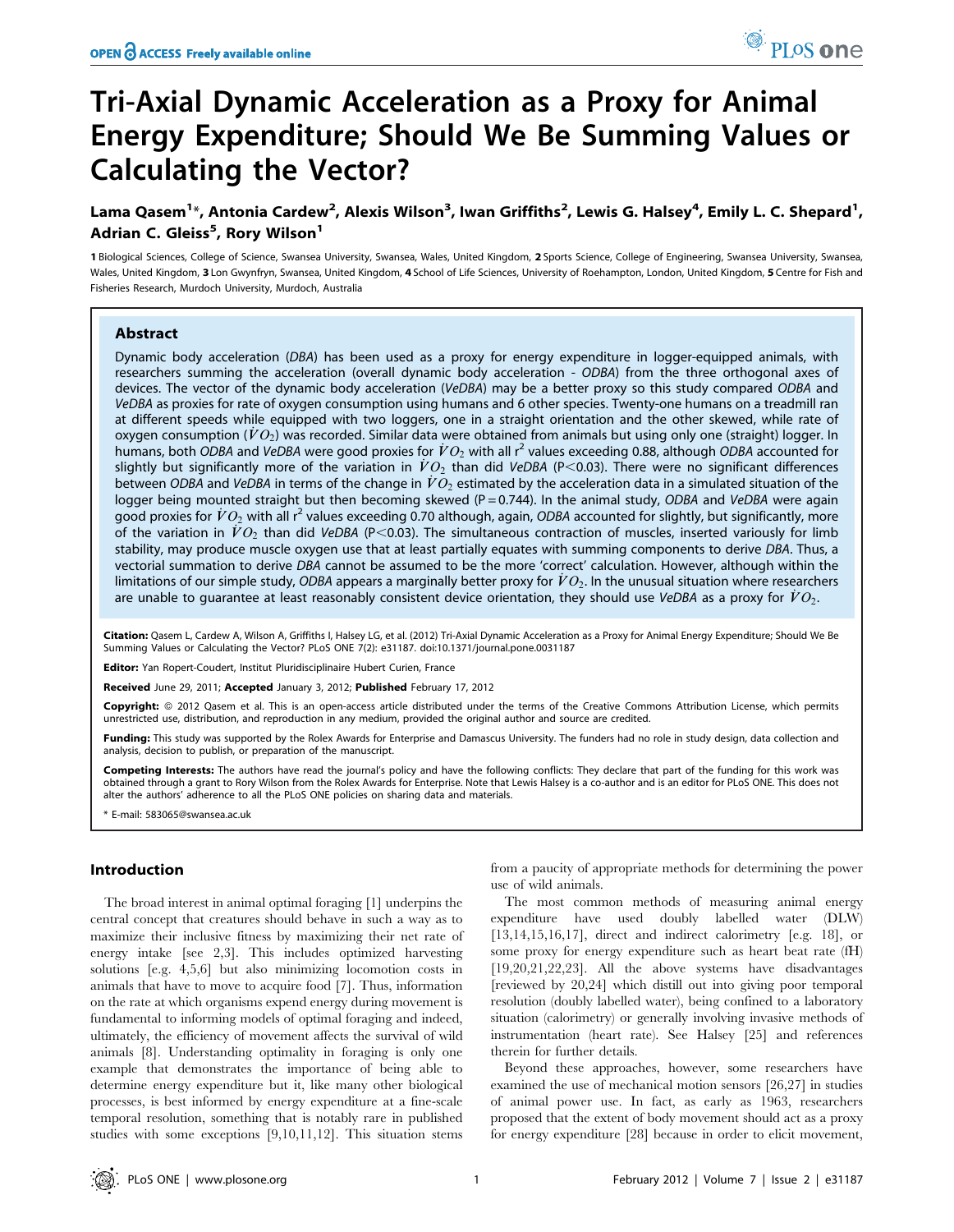animals need to expend energy, with more pronounced and vigorous movements presumed to arise as a result of more energy expended [e.g. 29,30,31]. Thus, specifically, energy expenditure should correlate with the extent of movement in some manner [32,33]. In 2006, an acceleration-based proxy for energy expenditure focusing on dynamic body acceleration (DBA) was proposed, using tri-axial acceleration data derived from a logger recording at high rates  $(>10 \text{ Hz})$  and placed close to the participant's centre of gravity [34]. The specific proxy for metabolic rate was overall dynamic body acceleration (ODBA), determined by adding the dynamic acceleration from three orthogonally-placed accelerometers orientated so as to represent the main axes of the animal's body; in the surge, heave and sway dimensions [34]. Although this original work was conducted on birds, subsequent studies confirmed linear, strong correlations between the rate of oxygen consumption  $(VO_2)$  and ODBA in fish [35], amphibians [36], birds [34,37,38] and mammals [12,39], including man [39].

Despite the promise of the newly proposed ODBA method, however, Gleiss, Wilson et. al. [24] point to an uncertainty in its formulation. Actually, acceleration is a vectorial quantity so it might seem incorrect that ODBA should treat each axis as independent because the implication is that the ODBA metric represents work done by three distinct straight-line paths and thus overestimates the work done for any specific movement. Furthermore, ODBA values are expected to differ according to the alignment of the axes of the logger with respect to the equipped participant, something that should not affect a vectorial solution [24]. The suggestion, therefore, is that properly calculated vectorial dynamic body acceleration (VeDBA) may, in fact, prove a better, and a more appropriate proxy for metabolic rate than does ODBA. Indeed, a recent study by McGregor, Busa et al. [40] uses VeDBA (although not referred to as such) rather than ODBA as a proxy of  $VO_2$ . On the other hand, from a mathematical perspective both ODBA and VeDBA are norms and so are equally valid ways to measure the length of a vector. To ascertain which derivative is a better proxy of  $VO<sub>2</sub>$  is difficult because there is no expected mathematical relationship that can be examined to calculate the impact of using different norms. Furthermore, the empirical relationship will depend on the species, the data logger location on the animal, and the behaviour and locomotion gait(s) of the animal. Thus a direct test of the predictive power of ODBA and VeDBA is required, yet Gleiss, Wilson et al. [24] note that no studies have explicitly sought to determine whether ODBA or VeDBA is a better predictor of metabolic rate and whether the outcome of such a test might be influenced by logger orientation on the animal.

The present study attempts to determine whether ODBA or VeDBA is a better proxy for rate of oxygen consumption. Humans are used as a model species [cf. 39] and primary data collected while people move at different speeds on a treadmill are analysed in detail. This is supplemented by reanalysis of published data [12] for six other animal species. The implications of the findings are discussed in terms of the most appropriate way to derive dynamic body acceleration in the future.

#### Materials and Methods

## The human study

Twenty-one healthy adults (mean age  $\pm$  SD: 20.44 $\pm$ 3.28 years) were involved in the study. Before the start of the experiment, the height (1.75 $\pm$ 0.07 m) and weight (70.66 $\pm$ 9.78 kg) of the participants were measured according to the International Standards for Anthropometric Assessment (2001). The experimental protocol was approved by the Swansea University Ethics Committee. All participants were asked to give informed consent before the trials began.

Broadly, the investigations compared the rate of oxygen consumption during locomotion by humans on a treadmill while back-mounted loggers recorded tri-axial acceleration.

Specifically, all participants performed a  $VO<sub>2</sub>$  max test [40] on a treadmill (Woodway Ergo ELG 55; Woodway GmbH, Germany) that started at 3 km/h and increased in speed every 3 min by 1 km/h until participant volitional exhaustion. During this process the participants breathed into a mask, and expired air was analyzed for oxygen and carbon dioxide content using an Oxycon Pro (Jaeger Oxycon Manual (Version 4.5), VIASYS Healthcare GmbH, Hoechberg, Germany) on a breath-by-breath basis. Acceleration was measured using two tri-axial accelerometers (X6-1A USB; Gulf Coast Data Concepts, LLC, Waveland, USA; 16 bit resolution, recording range  $\pm 6$  g), each set to record at 80 Hz on each of the three orthogonal axes. The loggers were placed within holding moulds cut into a single polystyrene saddle to ensure correct orientation; one unit was mounted in accordance with the main body axes of surge, heave and sway while the other was set to be  $30^{\circ}$  displaced from this on all axes. This skewmounted accelerometer was rotated by  $30^{\circ}$  about the roll, pitch and yaw axes respectively, where the roll axis was taken as the long axis of the accelerometer. The saddle was optimised by trial and error during pilot studies to move properly with the participant's body. It was placed in the centre of the participant's back between the shoulder blades and held in place using a specially made Silastic® (Silastic® P1 Base and Curing Agent, Thomson Bros Newcastle Ltd) harness which kept the system in a stable position even during the most vigorous of movement.

### The animal study

Data previously gathered comparing  $\dot{V}O_2$  with acceleration data for animals during activity on a treadmill at Buenos Aires Zoo [12] were reanalyzed to supplement the work on humans. Species used were; coypu (Myocastor coypus) (4 individuals), larger hairy armadillo (Chaetophractus villosus) (1 individual), Muscovy duck (Cairina moschata) (1 individual), greylag goose (Anser anser) (2 individuals), Magellanic penguin (Spheniscus magellanicus) (2 individuals) and rockhopper penguin (Eudyptes chrysocome) (1 individual). Briefly, animals were equipped with acceleration data loggers, attached variously, before being exposed to a treadmill with the tread moving at a range of speeds between 0 and 2.52 km/h, the upper limit dependent on their capacities. The animals were given rests between the higher speeds where the predominant behavior was locomotion however at the lower speeds the animal typically exhibited a range of behaviors including searching, scratching and lying. An open circuitry respirometry system was used to measure  $\dot{V}O_2$ . Full details of the protocol are given in Halsey et al. [12].

#### Data analysis

The raw accelerometer data were converted to DBA by first smoothing each channel to derive the static acceleration using a running mean over 2 s [7] and then subtracting this static acceleration from the raw data [24]. The resulting values for dynamic acceleration were all then converted to positive values. These values for DBA were then either summed to provide ODBA [34];

$$
ODBA = |A_x| + |A_y| + |A_z|
$$
 (1)

where  $A_x$ ,  $A_y$  and  $A_z$  are the derived dynamic accelerations at any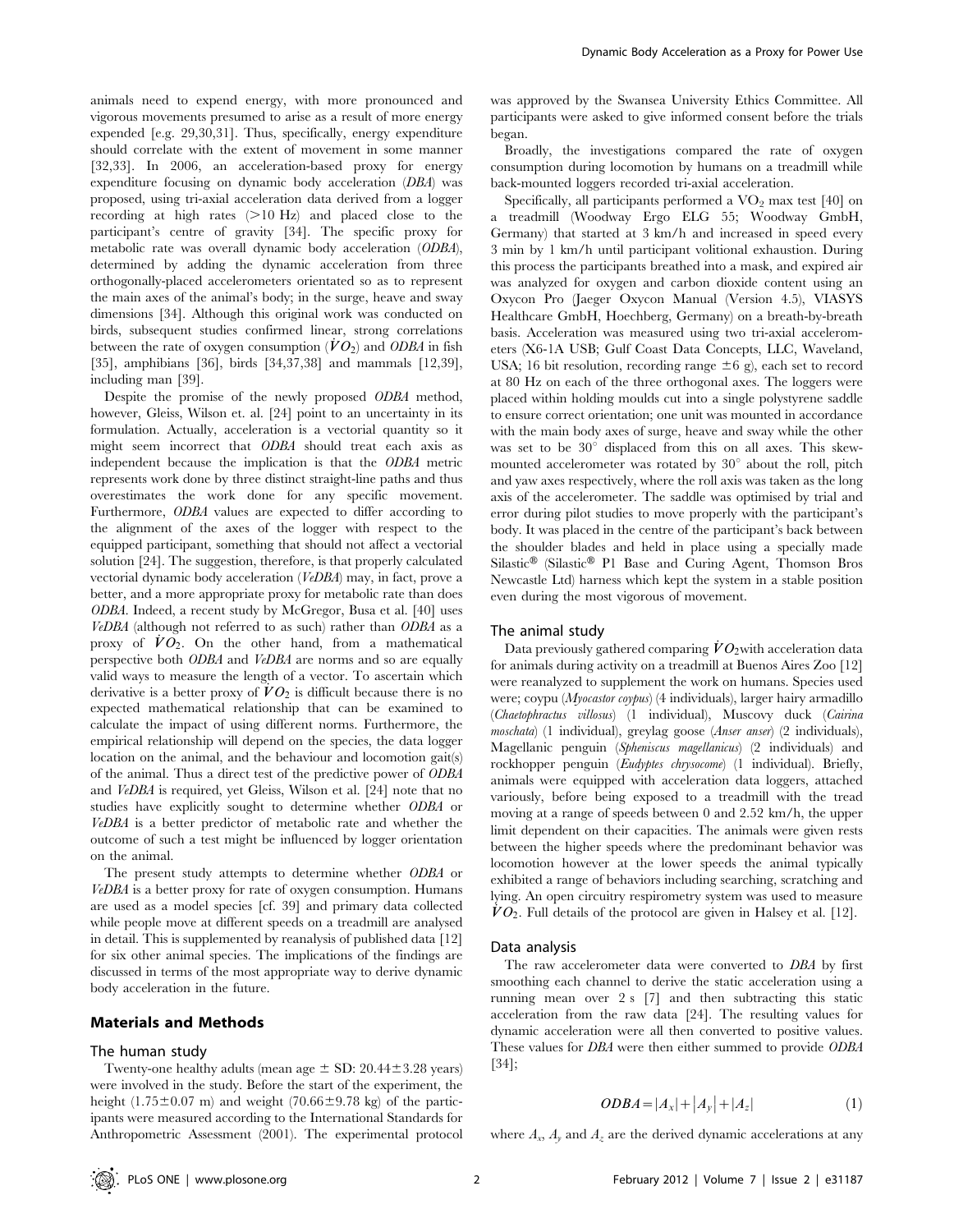point in time corresponding to the three orthogonal axes of the accelerometer, or their vectorial sum (VeDBA) using;

$$
VeDBA = \sqrt{(A_x^2 + A_y^2 + A_z^2)}
$$
 (2)

Means for ODBA and VeDBA were derived for all data corresponding to particular running speeds (for each individual used in the experiments) and plotted against speed and  $\dot{V}O_2$ . Because measurements of  $\dot{V}O_2$  are most indicative of rate of energy expenditure when metabolism is mainly aerobic,  $\dot{V}CO_2$ and  $\dot{V}O_2$  were also plotted against one another and the gas exchange threshold determined for each human participant using the v-slope method [41]: The plot of  $\dot{V}CO_2$  and  $\dot{V}O_2$  typically shows two slopes corresponding to the way  $\dot{V}O_2$  changes with respect to  $\dot{V}CO_2$  and the point at which these slopes intersect is considered to be the gas exchange threshold, which closely corresponds to the ventilatory threshold [41,cf. 42], the point which approximately indicates when the participant changes from aerobic to anaerobic respiration as a main source of energy production. All data where participants were running at speeds which suggested that there was considerable anaerobic metabolism were excluded from the analysis.

Simple linear regressions were used to test the strength of relationships between ODBA and VeDBA for both humans and animals. Mixed linear models tested the relationships between data recorded from the straight mounting and data recorded from the skewed mounting in the human trials. The coefficient of variation for ODBA and VeDBA was calculated for each human participant for the two logger data sets combined. Mixed linear models were used to generate equations for  $\dot{V}O_2$  against the two acceleration metrics for all participants together, including participant as a random factor, separately for the straight- and skew-mounted logger data. To compare the error on estimates of  $\dot{V}O_2$  using ODBA or VeDBA caused by an acceleration logger becoming skewed, the difference between measured  $\dot{V}O_2$  and  $\dot{V}O_2$ estimated by a skew-mounted logger using calibrations for a straight-mounted logger at speed 5 (an average walking speed) was calculated for both these derived metrics. Paired tests were used to test for differences between ODBA and VeDBA. Mean values are provided  $\pm 1$  S.E. (standard error).

## Results

#### The human study

The accelerometers recorded a very precise profile of tri-axial acceleration from each participant during walking and running (Fig. 1) with clear peaks in heave and surge in particular, denoting each stride, although peaks in sway were also apparent.

Gas analytical data and data from the straight-mounted logger were obtained for all participants, while data from the skewmounted logger were obtained for 18 of the participants (on three occasions the logger failed). Q-Q plots indicated that the distribution for all the  $\dot{V}O_2$ s data together was reasonably normal. ODBA and VeDBA appeared non-normally distributed as did the values representing the percentage change in estimated  $\dot{V}O_2$  due to the logger becoming skewed. However, for the majority of analyses, ODBA and VeDBA represented the independent variable. The r<sup>2</sup> values for  $\dot{V}O_2$  against *ODBA* and *VeDBA* for both straight and skewed logger orientations were reasonably normal.

For all participants and both logger mountings, ODBA and VeDBA from trials were highly correlated with each other (Figs. 2 and 3), with  $r^2$  values on means derived from all participants



Figure 1. Heave (continuous line), sway (dotted line) and surge (dashed line) acceleration axes displayed graphically over one stride (from each leg) during walking (i) and running (ii). doi:10.1371/journal.pone.0031187.g001

typically being ca. 0.999. Mixed linear models (straight  $ODBA \sim s$ kewed ODBA+participant(random), or, straight  $VeDBA \sim$ skewed VeDBA+participant(random)) indicated that during the trials, ODBA values from the straight-mounted devices were highly correlated with the ODBA values from the skew-mounted devices  $(r^2 = 0.99)$ , as were *VeDBA* values from the straight- and skewmounted devices  $(r^2 = 0.99)$  (Fig. 4). Both *ODBA* and *VeDBA* were highly correlated with  $\dot{V}O_2$  (Fig. 5). Mixed linear models  $(\dot{V}O_2 \sim ODBA +$ participant(random), or,  $\dot{V}O_2 \sim VeDBA +$ participan-+participant(random)) returned significant relationships for both the straight and the skewed mountings (Table 1).

ODBA accounted for significantly more of the variation in  $\dot{V}O_2$ than did VeDBA for the straight-mounted loggers (mean  $r^2$ , ODBA: 0.95 $\pm$ 0.01; *VeDBA*: 0.94 $\pm$ 0.01; t<sub>20</sub> = 2.29, P = 0.03) and for the skew-mounted logger  $(t_{17} = 2.44, p = 0.03)$  (mean r<sup>2</sup>, ODBA: 0.94 $\pm$ 0.01; VeDBA: 0.91 $\pm$ 0.01). The difference in r<sup>2</sup> values for single linear regressions of  $\dot{V}O_2$  against ODBA versus  $\dot{V}O_2$  against VeDBA for each participant, for both the straight-mounted logger and the skew-mounted logger, are very small. 95% confidence intervals derived from paired t tests indicate that the true difference in  $r^2$  for the straight-mounted logger is in the range of 0.0004 to 0.0078, while for the skew-mounted logger is in the range of 0.0003 to 0.0040. These ranges represent less than 0.1% of mean  $r^2$  values.

To test for differences between ODBA and VeDBA in the effect on estimates of  $\dot{V}O_2$  in the case of an initially straight-mounted logger subsequently becoming skewed  $\dot{V}O_2$  measured during speed 5 on the treadmill was compared to  $\dot{V}O_2$  estimated from acceleration measurements recorded by the skew-mounted logger using the straight-mounted logger calibrations. For both ODBA and VeDBA the percentage difference between  $\dot{V}O_2$  measured and  $VO<sub>2</sub>$  estimated was small (median, *ODBA*: 0.93; *VeDBA*: 0.81), and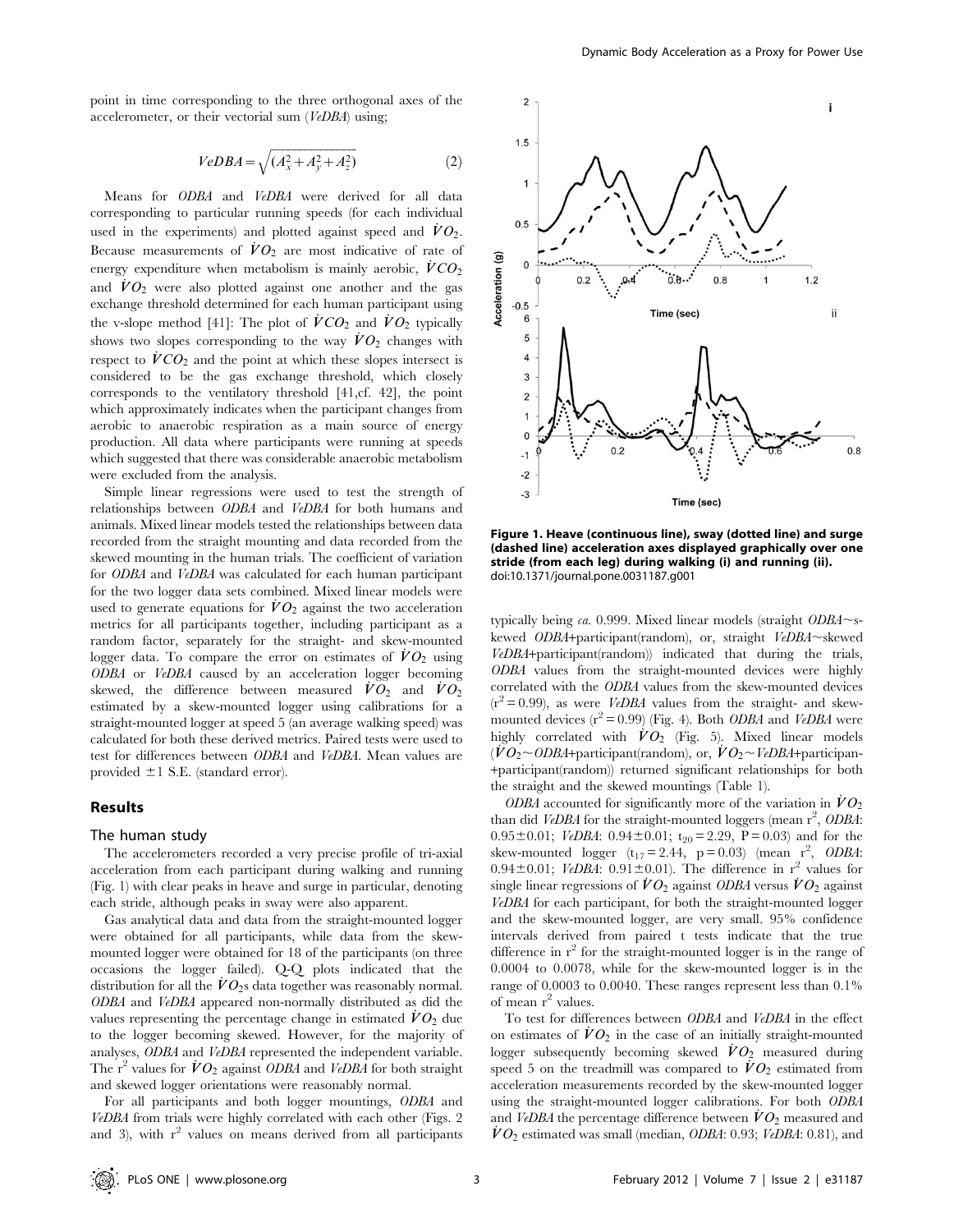

Figure 2. Instantaneous ODBA plotted against VeDBA using all data from a participant recorded during a full  $\dot{V}O_2$  max test. In this example, as with all other participants, the relationship between ODBA and VeDBA was highly significant (VeDBA = 0.014+0.6418 ODBA,  $r^2 = 0.987$ , P $<$ 0.001).

doi:10.1371/journal.pone.0031187.g002

the size of this difference was similar for the two metrics (Wilcoxon signed ranks test:  $Z = -0.327$ ,  $N = 18$ ,  $P = 0.744$ .

**Table 1.** Overall relationships between  $\dot{V}O_2$  and ODBA or VeDBA recorded for humans locomoting on a treadmill using an acceleration logger in a straight orientation or a skewed orientation.

#### The animal study

In a manner similar to the human study, the coefficients of determination for the relationships between ODBA or VeDBA and



Figure 3. Relationship between mean ODBA and mean VeDBA (means taken for each running speed) for a test participant during a  $\dot{V}O_2$  max test. Only data during the period when the participant did not exceed the ventilatory threshold (for definition see text) are included. as with all other participants, the relationship between ODBA and VeDBA was highly significant (VeDBA = 0.014+0.6418 ODBA,  $r^2$  = 0.987, P < 0.001). doi:10.1371/journal.pone.0031187.g003

 $\overline{c}$ 1.5  $\overline{1}$  $0.5$  $\bf 0$  $\Omega$  $0.5$  $\overline{1}$  $1.5$  $\overline{c}$ ODBA, VeDBA skewed mounting (g)

Figure 4. Dynamic body accelerations (ODBA – circles, and VeDBA –crosses) from straight- versus skew-mounted accelerometers (for details see text). Each point denotes a mean value derived from a three-minute trial of a participant moving at one particular speed below the lactate threshold. Data from all participants are included.

doi:10.1371/journal.pone.0031187.g004

 $\dot{V}O_2$  were all high, ranging between r<sup>2</sup> = 0.70 for the *VeDBA versus*  $\dot{V}O_2$  relationship for coypu 4 and  $r^2 = 0.99$  for the VeDBA versus  $\dot{V}O_2$  relationship for the rockhopper penguin (Table 2). The ODBA values had significantly higher coefficients of determination than the *VeDBA* values ( $t = 2.54$ ,  $P < 0.03$ ).

Table 2. r<sup>2</sup>-values for relationships between ODBA or VeDBA and  $VO<sub>2</sub>$  recorded using an acceleration data logger on a range of animals during activity at Buenos Aires Zoo.

#### **Discussion**

In the purely physical sense, ODBA and VeDBA are derived using the same terms and, although the relative importance of the



Figure 5. An example plot of  $\dot{V}O_2$  uptake against ODBA (black circles) and VeDBA (grey triangles) over the duration of the trial following removal of the points above the participant's anaerobic threshold.

doi:10.1371/journal.pone.0031187.g005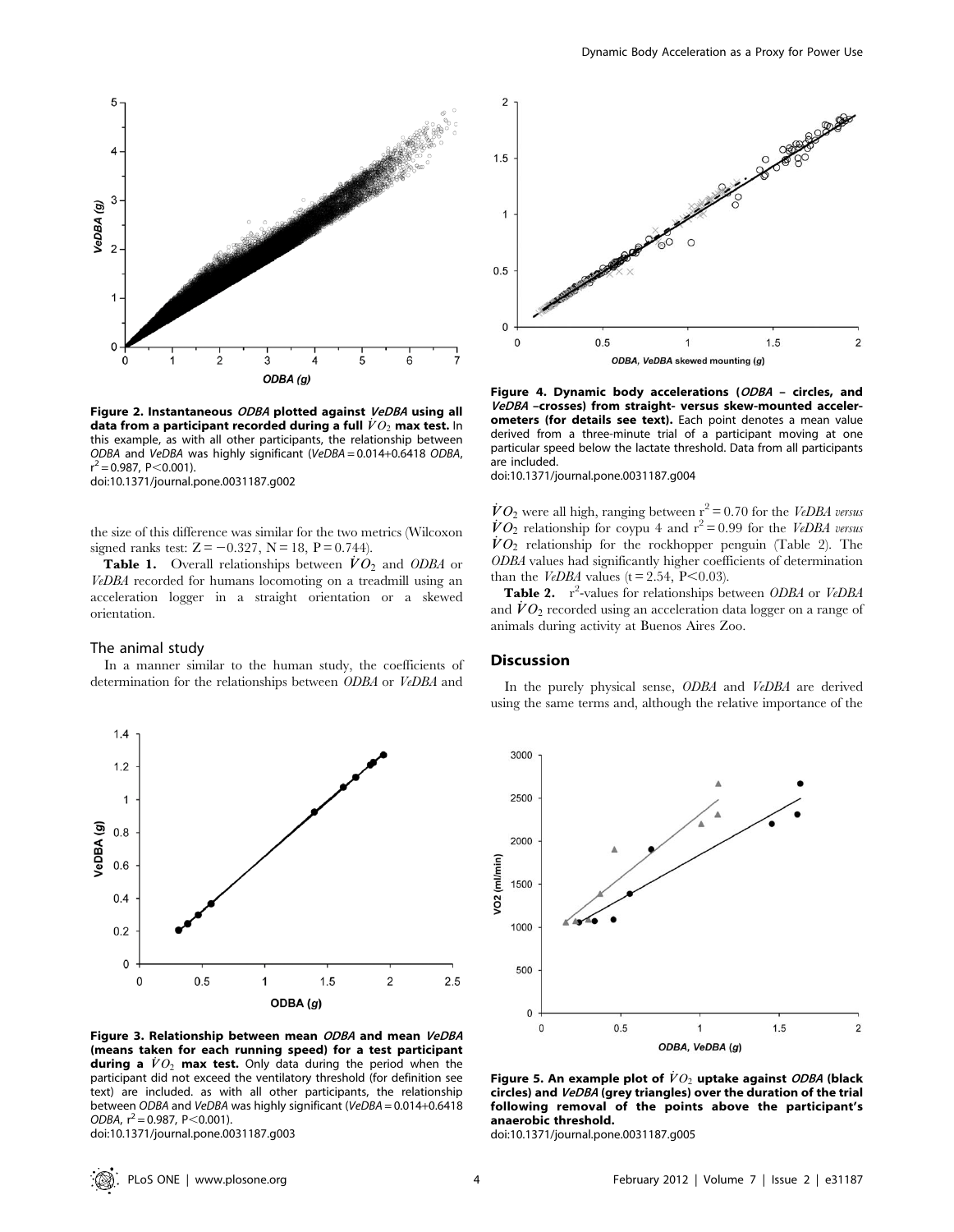**Table 1.** Overall relationships between  $\dot{V}O_2$  and ODBA or VeDBA recorded for humans locomoting on a treadmill using an acceleration logger in a straight orientation or a skewed orientation.

|              | <b>Straight</b>                        | Skewed                                    |
|--------------|----------------------------------------|-------------------------------------------|
| <b>ODBA</b>  | $VO_2 = 1132. ODBA + 615 r^2 = 0.915$  | $VO_2 = 1466. ODBA + 776$<br>$r^2 = 0.94$ |
| <b>VeDBA</b> | $VO_2 = 1664. VeDBA + 636 r^2 = 0.914$ | $VO_2 = 1659.VeDBA+629$<br>$r^2 = 0.91$   |

terms differs, the precise formulation of them means that larger VeDBA values will generally also accompany larger ODBA values, although VeDBA values will almost invariably be lower and never higher than ODBA. How much higher ODBA is than VeDBA will depend, inter alia, on the type of motion recorded which, in turn depends on animal type, gait and tag location. Our study was limited in scope, incorporating data from only 7 species, all of which were travelling in a straight line on a treadmill (although some species exhibited a range of behaviors at slower speeds), so it is unwise to over-interpret. Nonetheless, the treadmill approach has been used as a general method to simulate increased activity of all types by researchers examining the relationship between heart rate and  $\dot{V}O_2$  for many years [e.g. 20,21] and two studies have explicitly sought to incorporate behaviours other than straight-line treadmill locomotion within the treadmill context with success [38,43]. With these provisos in mind, generally, it is to be expected that an important finding of this study is the close correlation between ODBA and VeDBA where no human participant had an  $r^2$ of less than 0.998 for mean values derived from either skew or straight loggers with, unsurprisingly, the slope of the relationship always being less than 1. In addition, simple comparisons of the correlations between ODBA and VeDBA with  $VO_2$  in animals show that they differ minimally (Table 2). This makes the discussion of whether *ODBA* or *VeDBA* is a better predictor of metabolic rate [24] rather academic. Nonetheless, given concerns about potential

Table 2. r<sup>2</sup>-values for relationships between ODBA and VeDBA and  $\dot{V}O_2$  recorded using an acceleration data logger on a range of animals during activity at Buenos Aires Zoo.

| <b>Species</b>            | <i>ODBA</i> | <b>VeDBA</b> |
|---------------------------|-------------|--------------|
| Chaetophractus villosus   | 0.9775      | 0.942        |
| Myocastor coypus 1        | 0.9594      | 0.94         |
| Myocastor coypus 2        | 0.7449      | 0.7019       |
| Myocastor coypus 3        | 0.9473      | 0.9486       |
| Myocastor coypus 4        | 0.8617      | 0.8568       |
| Cairina moschata          | 0.9853      | 0.9841       |
| Anser anser 1             | 0.9022      | 0.8904       |
| Anser anser 2             | 0.9427      | 0.9242       |
| Spheniscus magellanicus 1 | 0.975       | 0.9662       |
| Spheniscus magellanicus 2 | 0.8979      | 0.811        |
| Eudyptes chrysocome       | 0.9914      | 0.9957       |

doi:10.1371/journal.pone.0031187.t002

differences in the utility of ODBA with respect to VeDBA [24], the present study was conducted to carry out tests into the matter.

## Vectorial versus summed tri-axial acceleration as a proxy for  $\dot{V}O_2$

From a theoretical standpoint it may seem perplexing that VeDBA does not outperform ODBA as a proxy for  $\dot{V}O_2$  and a specific explanation is warranted. If the simple scenario of one limb articulating on another is considered (Fig. 6) where muscles emanating from the upper limb are inserted at various angles  $(\theta)$ on the lower limb [e.g. 44], each exerting a force  $(F)$ , then the overall force along the longitudinal y-axis  $(F_{y_{tot}})$  is given by the vectorial solution;

$$
F y_{tot} = \sum_{i=1}^{n} F_i \cos \theta_i \tag{3}
$$

where the subscripts refer to each of the specific muscles with their defined forces and angles of insertion relative to the y-axis of the lower limb. In a similar manner, the total force along axis  $x$  is;

$$
Fx_{tot} = \sum_{i=1}^{n} F_i \sin \theta_i
$$
 (4)

The torque  $(\tau)$  along the y-axis produced by the contraction of these muscles depends on the overall force generated along that axis by each muscle (Eq 3) and the moment arm  $(d)$ , defined as the perpendicular distance between the line of action of the muscle force and the pivot point of the articulation so that;

$$
\tau = \sum_{i=1}^{n} F_i d_i \cos \theta_i
$$

The torque is related to the angular acceleration  $(\alpha)$  via;

$$
\alpha = \frac{\tau}{I} \tag{6}
$$

where  $I$  is the moment of inertia. The linear acceleration  $\langle a \rangle$ perceived by an accelerometer placed on the moving lower limb is dependent on the distance between pivot and transducer  $(r)$  by;

$$
a = \frac{r\tau}{I} \tag{7}
$$

Thus, the (linear) acceleration perceived by an accelerometer mounted in the y-axis and measuring in the plane of movement can be determined by substituting Eq  $(5)$  into equation  $(7)$  and is approximated by;

$$
a = \frac{r}{I} \sum_{i=1}^{n} F_i d_i \cos \theta_i \tag{8}
$$

which is clearly a vectorial solution. However, the work done  $(W)$ during muscular contraction to produce the forces necessary for the movement is given by;

$$
W = F.\Delta D \tag{9}
$$

for each muscle involved, where  $\Delta D$  is the distance contracted. The total amount of energy used during contraction by all the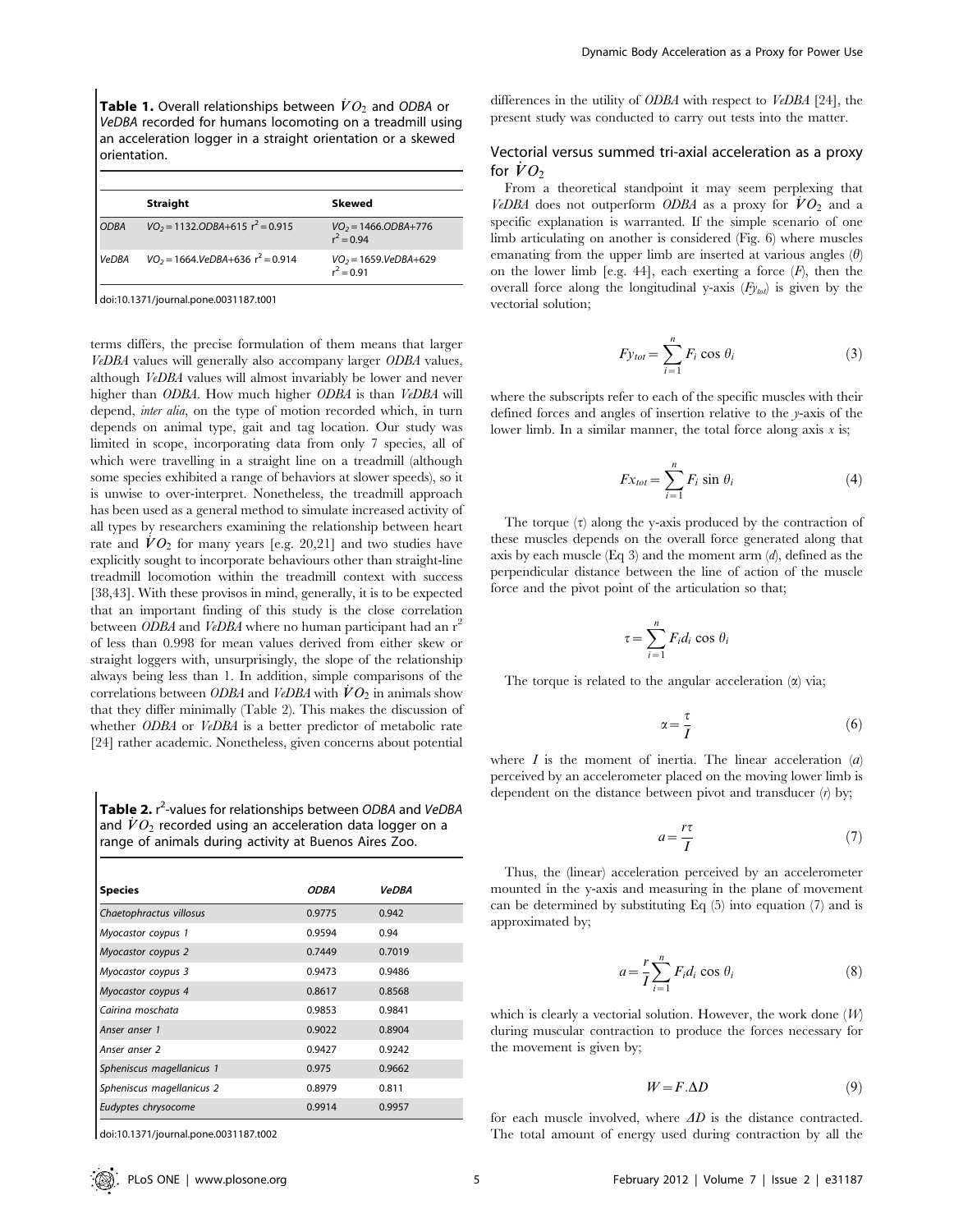muscles involved in moving the limb  $(W_{tot})$  is;

$$
W_{tot} = \sum_{i=1}^{n} F_i \Delta D_i
$$
 (10)

a necessarily non-vectorial derivation, where the energy used equates directly with the oxygen consumed [45]. Thus, seen from a pure physics perspective, VeDBA is the proper way to derive the total magnitude of the acceleration vector at any one moment in time. However, the issue of interest to biologists studying energetics is not the total acceleration but how the DBA signal relates to rate of energy expenditure, and specifically the rate of energy expenditure used by the muscles involved. The rate of energy expenditure is not just dependent on the movement arc, which is described by *VeDBA* [see 24 for treatment of this], but also dependent, among other things, on the force exerted by the contracting muscles at the points of their insertion. A single muscle can contract to produce a movement arc of one limb by exerting an appropriate force (Fig. 6) while exactly the same movement arc can result from the contraction of two or more differently inserted muscles (Fig. 6), each of which exerts a force that leads to a vectorial solution that accords with that exhibited by the single muscle. In both cases the overall result for movement and physical work done is the same but in the latter case the oxygen consumed by the multiple muscles will exceed that of the single muscle because forces are developed that are not equally manifest in the movement. Fundamental to the amount of oxygen used by a body is the amount of muscle tissue that is active [46] and the precise orientation of various muscle groups involved in limb movement is critical in this regard. Human walking and running is brought about by a complex interplay of interacting, and variously inserted, muscles [44] which, nonetheless, produces a relatively simple movement arc which equates to the vectorial component of the variously contracting muscles even though the muscular work produced may more appropriately be represented by a sum value of muscular contraction. The 'inefficiencies' that result from partially opposing contracting muscles are, in fact, necessary for increasing limb stability [cf. 8]. For example, animals moving over rough terrain could not afford to have limb movement that is overly sensitive to lateral forces.

#### Skew versus straight-mounted logger orientation

A specific concern, and one that perhaps might lead to the greatest discrepancy between ODBA and VeDBA, is what happens when device orientation is not standardized. Importantly, in our study on humans, the difference in recorded  $\dot{V}O_2$  at a speed of 5 km/h compared to  $\dot{V}O_2$  estimated for the same speed from the data recorded by the skew-mounted logger using the calibrations obtained from the straight-mounted logger was small. Further, it did not differ between *ODBA* and *VeDBA*. Thus, apparently, even if a logger is deployed in the straight position but then subsequently slips out of true, perhaps, for example, due to the intensity of the exercise, both ODBA and VeDBA would appear similarly powerful proxies for  $\dot{V}O_2$ . In fact, contrary to what might be expected from a purely physical treatise, VeDBA did not outperform ODBA based on any of statistical analyses conducted.

The actual acceleration values recorded by a straight- with respect to skew-mounted tri-axial accelerometer can be derived for any scenario by considering the relative rotations for each of the axes. Here, the matrix representation for the acceleration vector transformation is



Figure 6. Schematic representation of a movement arc (curved arrow) elicited by one bone (light grey) with respect to another and brought about by contraction of multiple muscles (dark grey) with varying forces ( $F$ ) with differing angles of insertion ( $\partial$ ). doi:10.1371/journal.pone.0031187.g006

$$
M = \begin{pmatrix} \cos \alpha \cos \beta & \cos \alpha \sin \beta \sin \gamma + \sin \alpha \cos \gamma & -\cos \alpha \sin \beta \cos \gamma + \sin \alpha \sin \gamma \\ -\sin \alpha \cos \beta & -\sin \alpha \sin \beta \sin \gamma + \cos \alpha \cos \gamma & \sin \alpha \sin \beta \cos \gamma + \cos \alpha \sin \gamma \\ \sin \beta & -\cos \beta \sin \gamma & \cos \beta \cos \gamma \end{pmatrix} (11)
$$

where  $\alpha, \beta$  and  $\gamma$  are the angles of roll, pitch and yaw angles of the skew-mounted accelerometer relative to the straight-mounted one, where the rotations are carried out in that order.

Thus, if the acceleration vector measured by the device in the straight-mounted position is

$$
A_1 = (A1_x, A1_y, A1_z) \tag{12}
$$

then in the skew-mounted position, that same acceleration is measured as a vector;

$$
A_2 = (A2_x, A2_y, A2_z) \tag{13}
$$

where

$$
A_2 = MA_1 \tag{14}
$$

Derived values for these vector components can be used to produce VeDBA, (using Eq 2) which does not change with orientation and, more particularly, to produce ODBA (using Eq 1) which does change with orientation (Fig. 7). This approach shows that under given conditions of triaxial acceleration (the case shown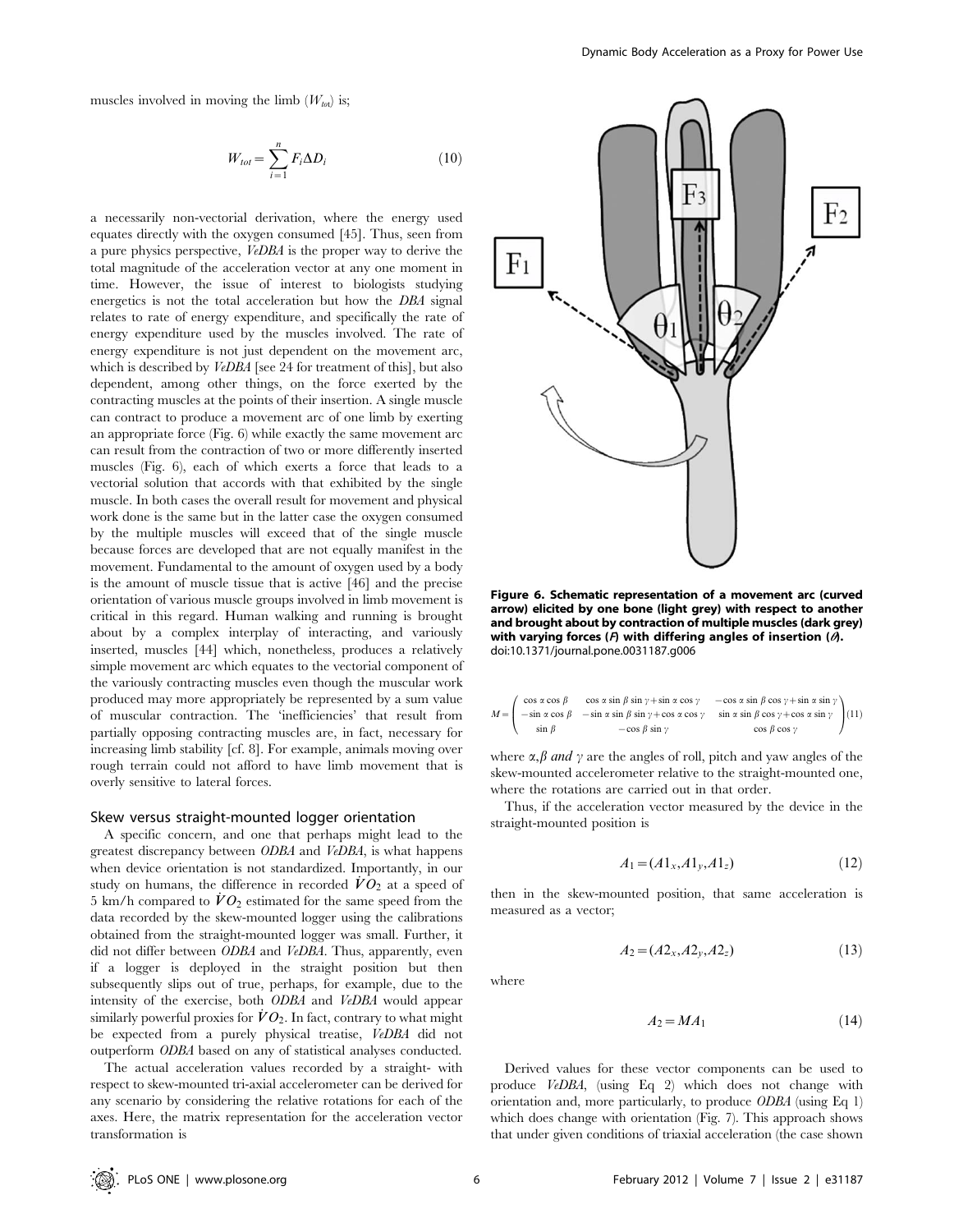in Fig. 7 shows equal amounts of dynamic acceleration in the heave surge and sway axes), deviations of up to  $10^{\circ}$  in any one axis produce only up to a 1% change in ODBA (although a 10% change in two or three axes simultaneously produces about a 1% and 0.03% change in ODBA, respectively). In fact, to produce a 5% change in ODBA requires skew placement of  $>20^{\circ}$  in one or more axes, something which would be immediately obvious during many device attachment protocols. Thus, although many situations where loggers containing tri-axial accelerometers are attached to animals for derivation of energy expenditure will not have to worry overly about orientation [e.g. 47], there are a number of obvious situations, such as having round, unmarked devices in which the orientation of the transducers is unclear and placing devices via suction cups onto whales [48,49] that should only use VeDBA. Importantly though, the latter situation is also likely to incur substantial additional errors in any derivation of DBA and its relation to  $\dot{V}O_2$  resulting from the non-standardized positioning of the device on the body relative to the animal's centre of gravity, which would markedly affect both ODBA and VeDBA signals [24]. This effect is apparent even in our results on humans where, despite placing the straight and skew tag as closely together as we could, the correlation coefficient between  $\dot{V}O_2$  and VeDBA for straight and skewed tag orientations was



Figure 7. Predicted difference between straight- and skewmounted ODBA derived from recordings on a tri-axial accelerometer subjected to equal acceleration in the heave, surge and sway axes as a function of pitch, roll and yaw differences between straight and skew. Contour lines show 2.5% intervals. doi:10.1371/journal.pone.0031187.g007

(marginally) different. Allusion to this phenomenon, in an albeit simplistic form, can be accessed via equation (7) which shows the extent to which distance from the pivot point (or distance from the moving body part such as a fish's tail [24]) affects DBA.

Overall, our results showed that ODBA was insensitive to the accelerometer when its axes were skewed off the major axes of the body (by  $30^{\circ}$  in roll, pitch and yaw), which we attribute to the general variance between  $\dot{V}O_2$  and DBA and the fact that the degree of skew tested was insufficient to elicit a marked difference in the way ODBA reacts to changes in orientation. Thus, against predictions based on physical theory, our study indicates that ODBA is, in fact, not worse than VeDBA at predicting  $\dot{V}O_2$ ; if anything it is better (though the difference is minimal) as long as devices can be attached close to the major axes of the body. This indicates that whether researchers use ODBA or VeDBA may not be the most critical issue in treatment of DBA signals and  $\dot{V}O_2$  because variation in device positioning is likely to introduce much more variability [39]. Future work will have to address this aspect more carefully. For the moment, researchers should certainly be working towards positioning their devices in the same anatomical location as far as possible and, with the exception of a few species such as cetaceans [47] and animals that have tags implanted [50], this will tend to lead to device orientation being correct anyway. There are other particularly germane reasons for researchers to orientate devices on their study species in a comparable manner. In particular, it underpins powerful behaviour identification protocols based on posture and dynamic acceleration [51], a process which, itself, requires device orientation to be controlled rigorously. Subsequently, both the known behaviour and the ODBA-derived estimate of metabolic rate can be used to determine activity-specific metabolic rate. VeDBA would, however, clearly be a better proxy of  $VO_2$  than  $ODBA$  where device orientation cannot be maintained within a  $30^{\circ}$ arc in any of the angular dimensions and so should be used when loggers cannot be implanted [52] reasonably precisely, or attached reasonably precisely [50], or are ingested [e.g. 53]. Importantly though, determination of behaviour using inconsistently placed accelerometers is more problematic.

#### Conclusions

The assumption that DBA derived by a vectorial rather than an absolute summation is more appropriate as a proxy for  $VO_2$  is not founded for devices mounted in a standardized manner and issues of force generation by muscles likely account for this rather than just the physics associated with measures of acceleration. ODBA and VeDBA are very closely correlated with each other and both can be excellent proxies for movement-based metabolic rate. Proponents of DBA as a proxy of metabolic rate must choose which derivation to use based on (a) the value they place on the derivation representing the biology of muscle metabolism (b) whether they are concerned that logger orientation could vary markedly (c) whether they wish to compare their DBA values with values in the literature. Critically, neither ODBA nor VeDBA deals with the problem of variation in device positioning.

## Acknowledgments

We are grateful to Mr. Lindsay A. D'Silva and Dr. Michael J. Lewis for helpful discussions and to Oliver Stroud for doing his stuff.

#### Author Contributions

Conceived and designed the experiments: RW. Performed the experiments: LQ RW AC AW IG ES. Analyzed the data: LH. Contributed reagents/materials/analysis tools: LQ RW AC AW IG. Wrote the paper: LQ AW RW IG. Gave conceptual advice: AG.